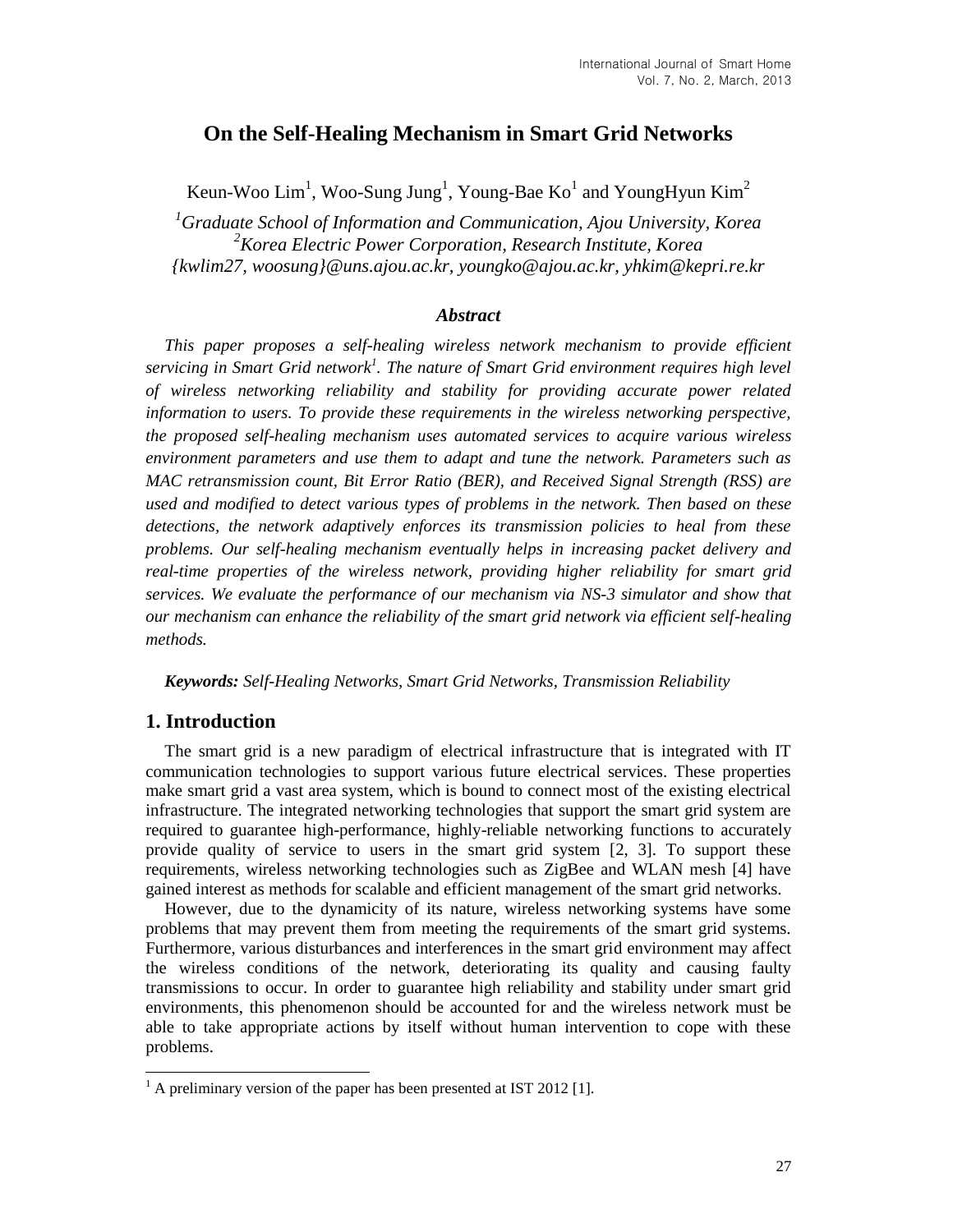One method of alleviating these problems is utilizing the concept of Self-Organizing Networks (SON) [5]. Via self-organization, the network can automatically detect problems that occur in the network through various network parameters. When a problem is detected, the network can automatically make decisions to tune its parameters and adapt to the dynamic changes that are deteriorating the network conditions. Self-healing, a major part of selforganization that can provide these capabilities, is considered a vital requirement for efficient management of the wireless networks [6]. However, self-healing networks in smart grid can be very complex and difficult to achieve, as self-healing modules must compromise with various problems that may occur in wireless networks while also considering the unique properties of the smart grid systems.

For example, we focus on the Neighborhood Area Network (NAN) in the smart grid networking infrastructure. Nodes in the NAN can act as a data gathering backbone for Home Area Network (HAN) nodes generating Advanced Metering Infrastructure (AMI) data. At the same time, NAN must also handle its own data transmissions such as power quality monitoring and substation surveillance. Sudden increase in generation and burst of these data traffic may induce intra-network problems, such as transmission collision between packets. Also, situational interferences from exterior properties of network such as vehicles, buildings, and humans may interrupt with the signals and cause fading, inducing outer-network problems that also result in failure of packet transmissions. Considering these properties, efficient self-healing mechanisms for smart grid must provide countermeasures for these problems.

This paper proposes a self-healing network mechanism for supporting smart grid networks. To cope with the dynamicity of the smart grid network, a self-healing module is implemented to automatically enforce various data transmission policies according to the environments. Values such as MAC retransmission count [7], bit error ratio (BER), and received signal strength (RSS) are extracted from the transmission layers and utilized to sense the current conditions of various applications and service in the smart grid network. By using these methods, the self-healing mechanism aims to maintain the reliability of the network. We observe using NS-3 simulator that our self-healing module can enhance the network to be more resistant to network changes and provide more stable services to smart grid users.

# **2. Background and Related Works**

# **2.1. Need of Self-Healing in Smart Grid Networks**

Self-healing is a vital feature in smart grid that aims to automate the healing process of the entire power system. For the smart grid systems to maintain high standards of reliability, the wireless networking and communication protocols used in the smart grid system must also provide means of efficient self-healing procedures. This can be a very challenging task to achieve, as these self-healing modules must compromise with various problems that may occur in these wireless networks while also considering the unique properties of the smart grid systems.

For example, we focus on the Neighborhood Area Network (NAN) in the smart grid networking infrastructure. Nodes in the NAN can act as a data gathering backbone for Home Area Network (HAN) nodes generating Advanced Metering Infrastructure (AMI) data. At the same time, NAN must also handle its own data transmissions such as power quality monitoring and substation surveillance. Sudden increase in generation and burst of these data traffic may induce intra-network problems, such as transmission collision between packets. Also, situational interferences from exterior properties of network such as vehicles, buildings, and humans may interrupt with the signals and cause these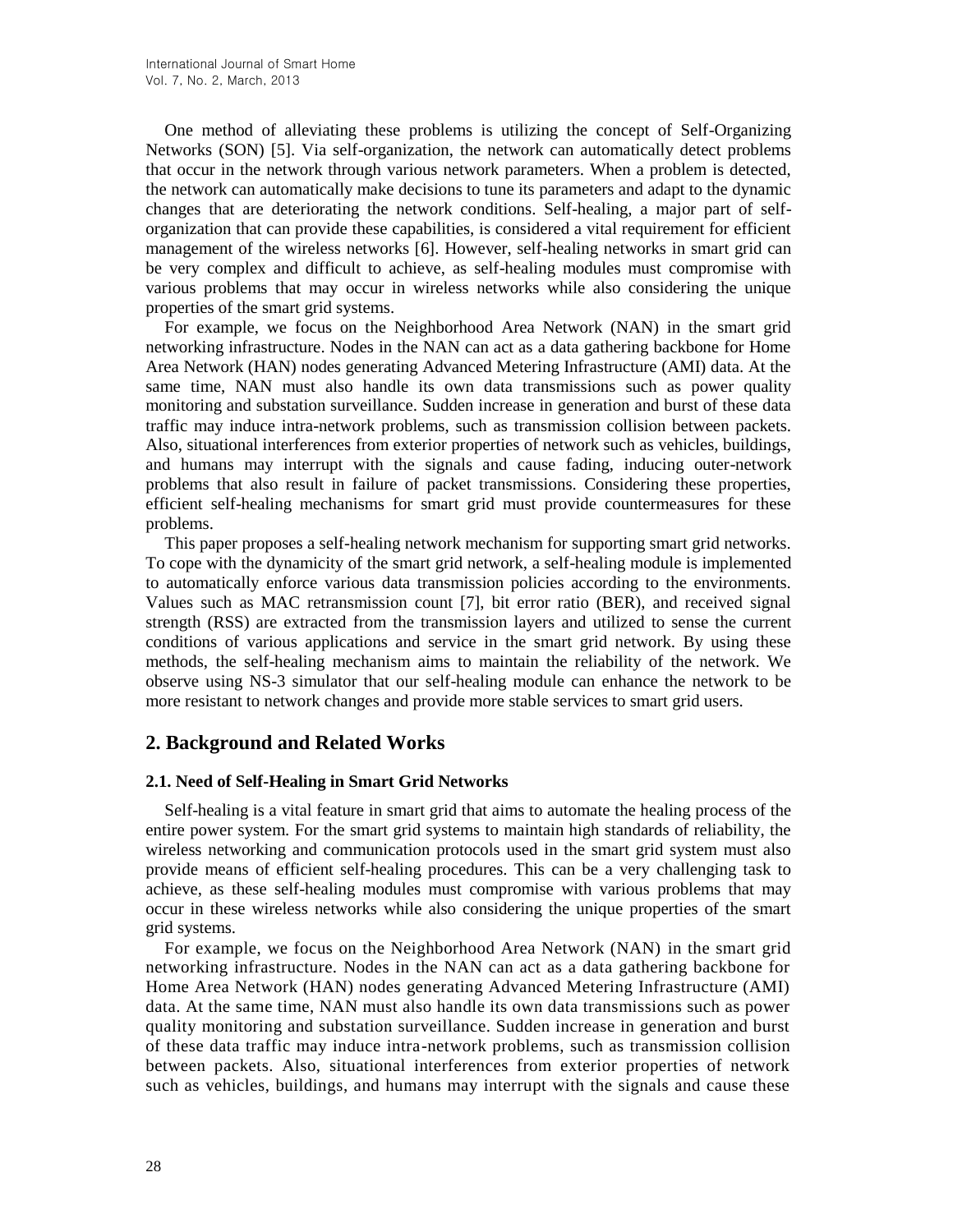signals to fade, inducing outer-network problems that also result in failure of packet transmissions.

Considering these properties, efficient self-healing mechanisms for smart grid must provide countermeasures for these problems. To do this, an accurate detection method is required to pinpoint the occurrence of these interferences in the communication layers. Also, specific policies must be given to the network protocols to adapt to these deteriorated environments and maintain the reliability of the network.

#### **2.2. Related Works**

Currently, much research has been made on self-healing network systems, but only a few of them have their focus on Smart Grid networks. For example, Wang [5] emphasizes on the requirement of self-healing in AMI based Smart Grid architecture, and surveys two methods by using C12.22 and SIP standards. However, these schemes are restricted on the specific protocols and cannot be adoptable for lower-layer protocol problems.

While not exactly proposed for self-healing in smart grid, automatic route repairing methods such as AODV local route repair [8] can be utilized in the smart grid networks. However, these works do not provide enough functions to accurately detect and adapt to the status of the network. Various works for self-management and automated problem detection in sensor networks have been presented [9, 10]. Ramanathan [9] utilizes various intra-network metrics to detect faulty operations and reports them to the sink node in a centralized manner. On the other hand, Bourdenas [10] provides a more scalable local self-healing architecture to adaptively treat faulty sensor nodes in the network. These works in sensor networks may be of interest, but they cannot ultimately be the ideal case in Smart Grid environments because whereas sensor networks consider energy efficiency as the utmost importance, Smart grid environments must also consider reliability as another critical factor.

### **3. The Proposed Self-healing Mechanism**

The overall mechanism of our self-healing module follows the basic policy-based selfmanaging module defined by Agrawal [11]. As seen in Figure 1, the proposed mechanism is implemented independent to other layers of the network. Each node is just locally required to maintain the self-healing module to adapt to various problems in the network. For our network architecture, we assume the area of NAN, where nodes inside the network form a multi-hop architecture. These NAN nodes are managed by multiple gateway nodes, which act as a portal to exterior networking backbones. NAN nodes have a property that most of their transmitted data are directed towards the gateway nodes. Note that many of the smart grid applications, such as Advanced Metering Infrastructure (AMI) and periodical monitoring from HAN, power monitoring data, and substation monitoring have such a client-to-server transmission property.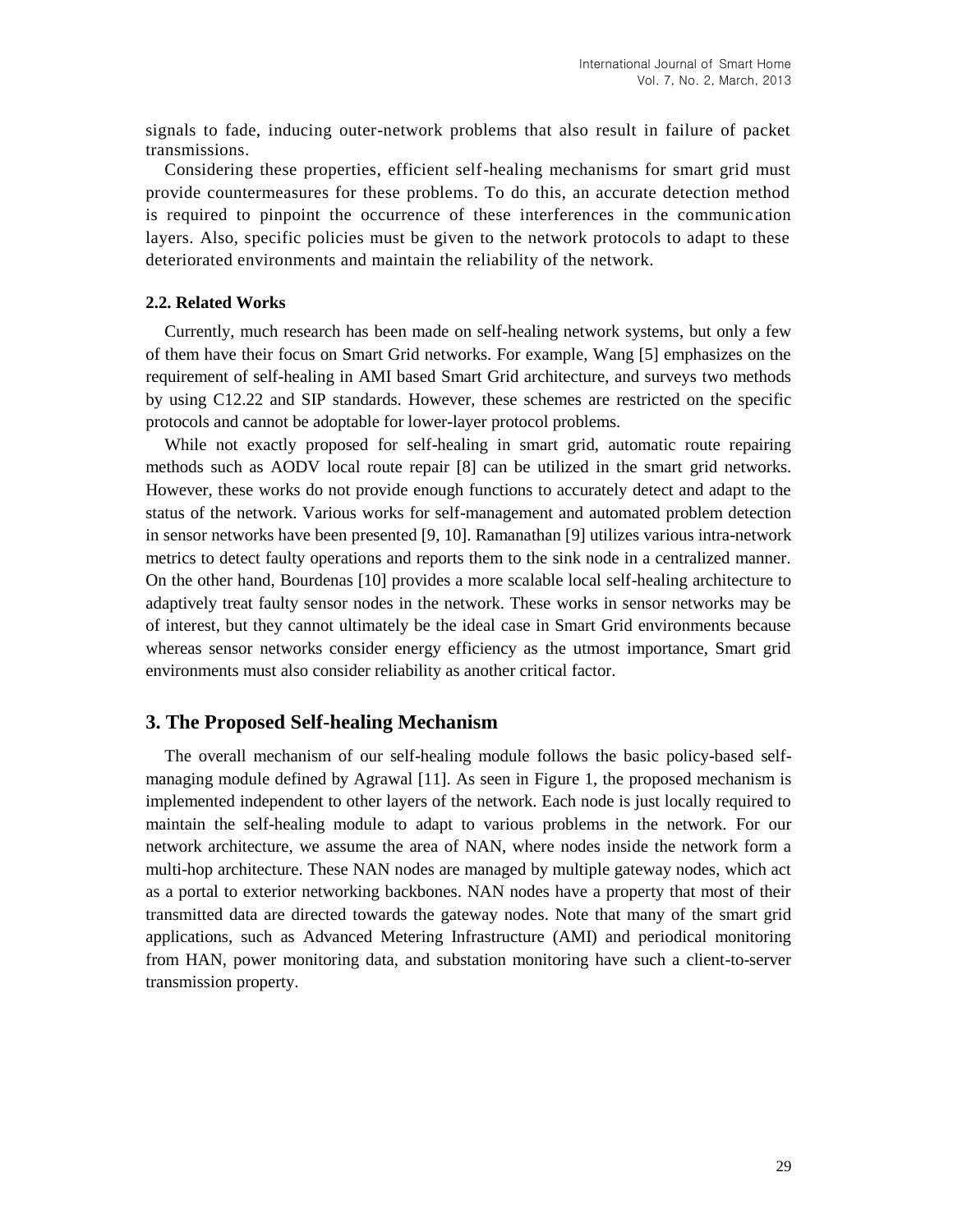

**Figure 1. Proposed Self-Healing Mechanism**

### **3.1. Monitoring Module**

The monitoring module is in charge of recognizing the current formation of the network and periodically sensing the status of the wireless environment. In a multi-hop network with multiple gateways installed to support backbone connections, the monitoring module of each node must recognize the number, ID, and hop count of all the gateways in the network. This information is stored by each node and maintained for use in other modules. To acquire this information, the gateway nodes will periodically broadcast advertisement messages to all the nodes in the network. Any node receiving this advertisement message will update their gateway information and rebroadcast the packet to other nodes. Since only the existence of each gateway needs to be known to each node, the periodic rate of this advertisement should be long enough to reduce the effect it may induce on other important data transmissions.

The environment sensing module retrieves the current channel information of the network, such as the MAC retransmission count, BER, and the RSS. These values will be periodically transmitted to the policy decision module, which will utilize and modify these values to provide more suitable monitoring decisions in the smart grid environment.

#### **3.2. Policy Repository**

The policy repository defines and manages the types of policies that we will enforce in the network. Based on the information from the monitoring module, network related policies such as redundancy control and back-off timer control are defined in the repository. Types of policies that we desire can also be added, triggered on/off, or removed by configuring the repository. The information in the repository is used by the policy decision module to decide and enforce the appropriate policies.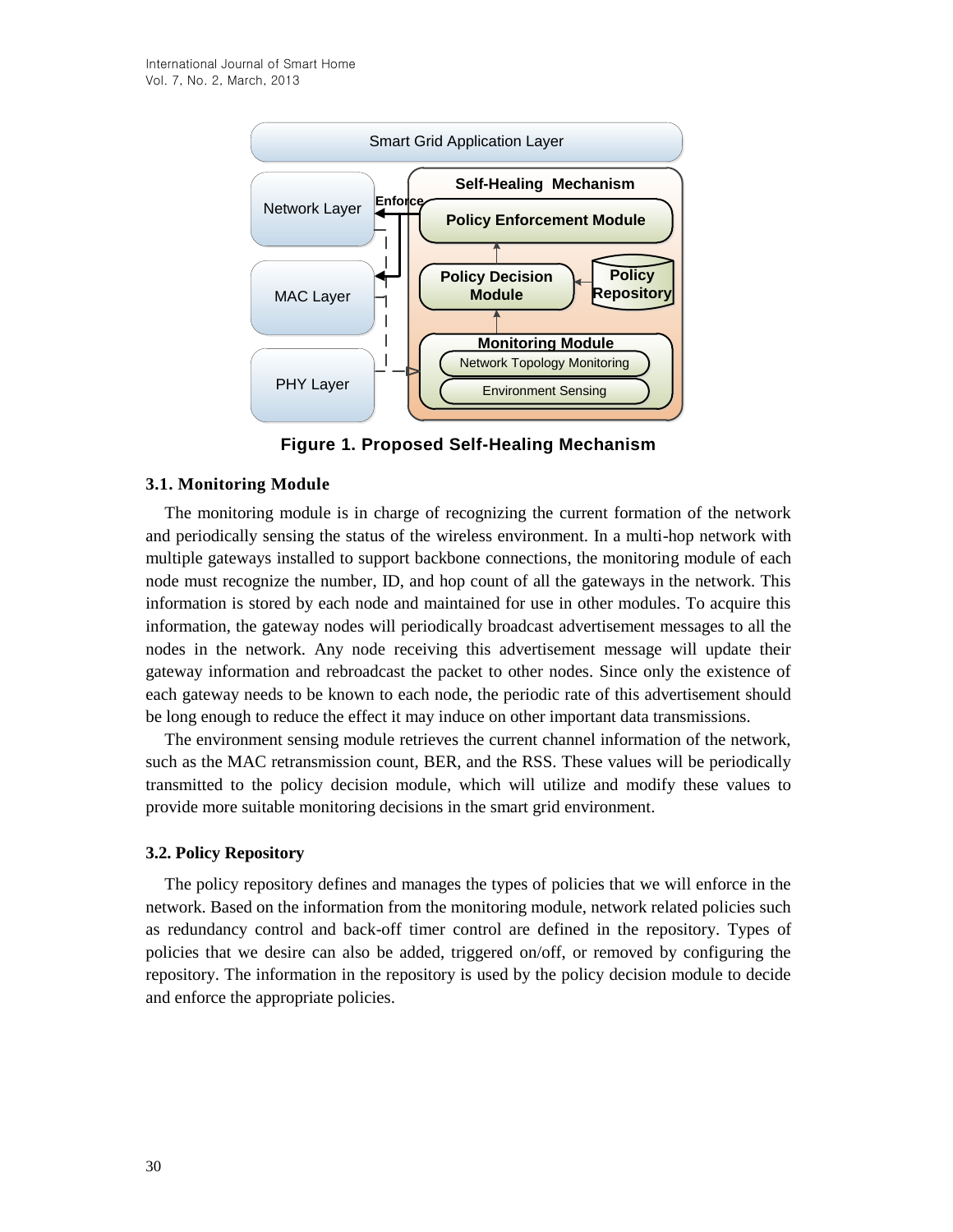

#### **3.3. Policy Decision Module**

**Figure 2. Observation of the Network Effects on MAC Retransmissions**

**Problem Detection:** The MAC retransmission count can be utilized to decide that a certain problem is deteriorating the network. We have made a simple experiment via NS-3 simulation to justify this statement. 36 nodes were placed in a grid with 4 gateways at each corner of the grid. The 802.11s4 was used with the 54Mbps 802.11a as the PHY/MAC standard. The initial distance between each node is 100m. MAC level retransmission limit is set to 5, where any packet exceeding that amount is dropped. Figure 2(a) shows that the under an ideal environment, most of the transmitted MAC frames do not attempt any retransmissions. For Figure 2(b), we increased the distance between each node to 200m and produced more fading in the signals. As a result, nearly 70% of the frames that have been transmitted attempted at least one MAC level retransmission. For Figure 2(c), we generate more data to create more interference for the nodes. As a result, the retransmission values increased and MAC frames were either successfully transmitted without a retransmission or completely dropped. From these results, we can observe that multiple MAC level retransmissions can be a good indicator for detecting that some problem is affecting the reliability of the network. Using these observations, we will define a new indicator, named as smart grid problem indicator *sgpi*:

$$
sg_{pi} = \sum_{i=low\_category}^{high\_category} (N_r(i) \times \omega_i) / (N_s + N_f)
$$
 (1)

where  $i =$  the category of the smart grid application,  $Nr(i) =$  retransmission count of packet with category *i*, and  $\omega_i$  = the weight of the category depending on its priority and importance. The *Ns* and *Nf* values will respectively represent the successful and failed delivery of the packets. Therefore, (1) will average the total amount of MAC retransmissions that has been attempted per every transmitted packet, with more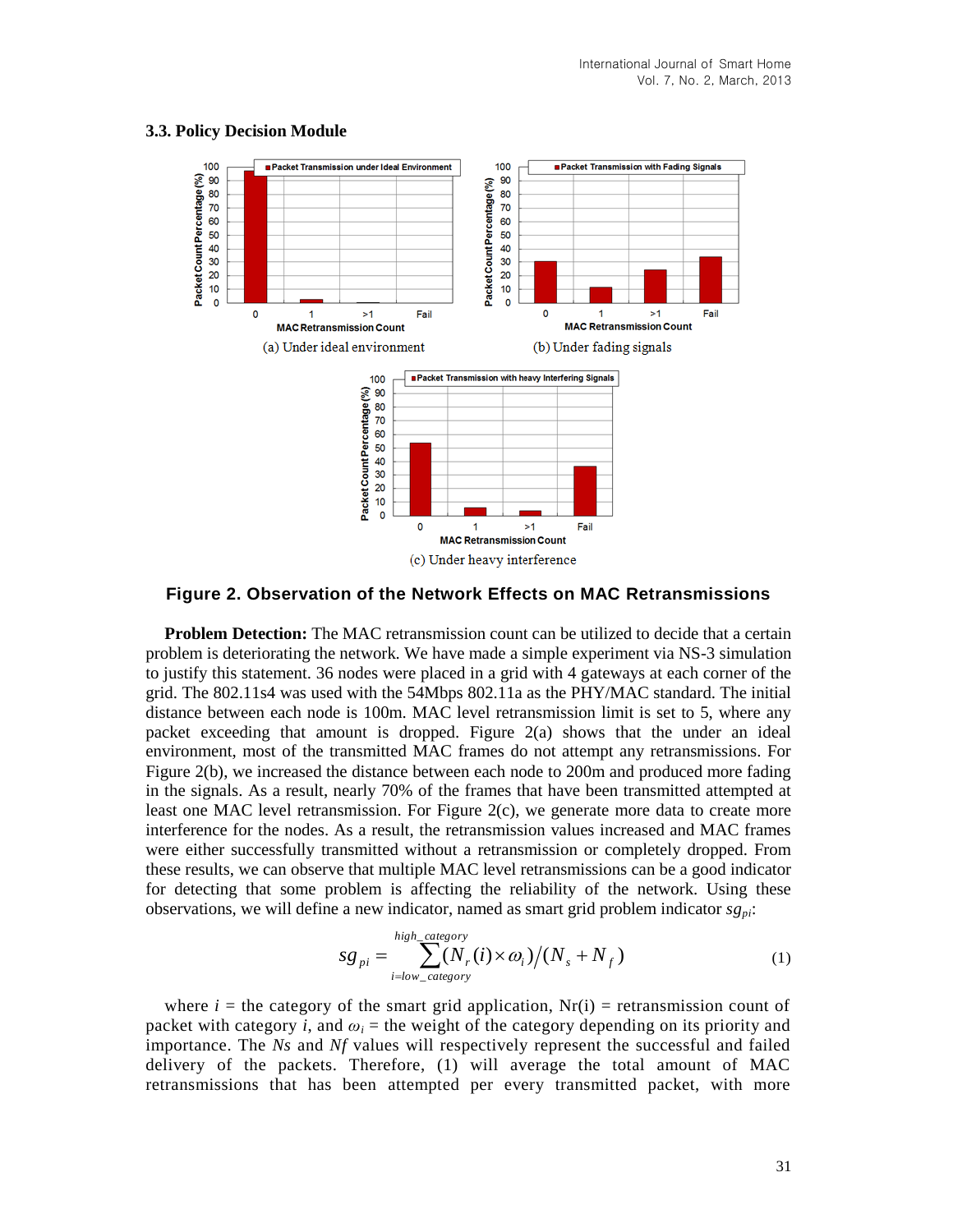penalties on the retransmission of more important smart grid data, such as on-demand AMI and power quality data requests and management data.

The indicator  $sg_{pi}$  will notify the policy enforcement module that a problem has occurred in the network if  $sg_{pi}$  is larger than threshold value N. The value of N can be changed to control the sensitivity of the self-healing mechanism, with smaller N values increasing the chance of problem being triggered. However, it should not be too short to prevent excessive sampling. If the problem is triggered, further policies are decided by measuring the modified RSS and BER values in step 2.

**Problem Confirmation:** As seen in Fig. 2, the  $sg_{pi}$  value based on retransmission values cannot exactly pinpoint whether the problem is a fading signal problem or a heavy interference problem. Instead, this is confirmed by observing the changes that occur in the RSS and BER values. Under reliable circumstances, the values of RSS and BER in each received packet are utilized by each node using the moving average of each value. The moving average, *fadeci*, is calculated as shown below,

$$
fade_{ci} = \sum_{i=1}^{n} (RSS_j \times \omega_i) / n
$$
 (2)

 $j = 1$  is the most recent RSS information that is acquired from the most recently received frame, and  $n =$  number of RSS information that will be considered in the moving average. This moving average will also consider the weight of each data category to react more sensitively to important smart grid data.

The *intfci* value is also calculated similarly to (2), but instead calculates the BER value. We must consider that this moving average will only calculate the *fadeci* and *intfci* values when the network is considered stable, and when there are no problem triggers from step 1. If the received RSS values are lower than the *fadeci* by more than the *trigger\_threshold\_value*, it is confirmed that the network is suffering from signal fading. The interference trigger is turned on instead when the BER values are higher than the *intfci*. The value of the *trigger threshold value* may vary according to the aggressiveness of the self-healing module that the user desires. Once it is confirmed that there is a problem, the policy decision module passes this information to the policy enforcement module.

#### **3.4. Policy Enforcement Module**

The policy enforcement module receives information from the policy decision module and enforces different policies:

**Redundancy Enforcement:** Upon confirmation of fading problem, the module will enforce the redundancy policy to increase the data delivery ratio. By using the monitoring module, the enforcement module can realize the number of gateways in the network as well as the hop-count and link cost to each gateway. The module will process the data packet transmitted from the application layer, create multiple copies of it, and then apply different destination gateways to each copy of the data. The forwarded packets generated by other nodes are not increased to prevent transmission looping problems or excessive redundancy. Even though increasing the redundancy may increase the chance of traffic collision and congestion, it can be a suitable method for increasing reliability in smart grid environments. This is because the nodes in the smart grid environment do not constantly generate heavy real-time traffic such as streaming multimedia data.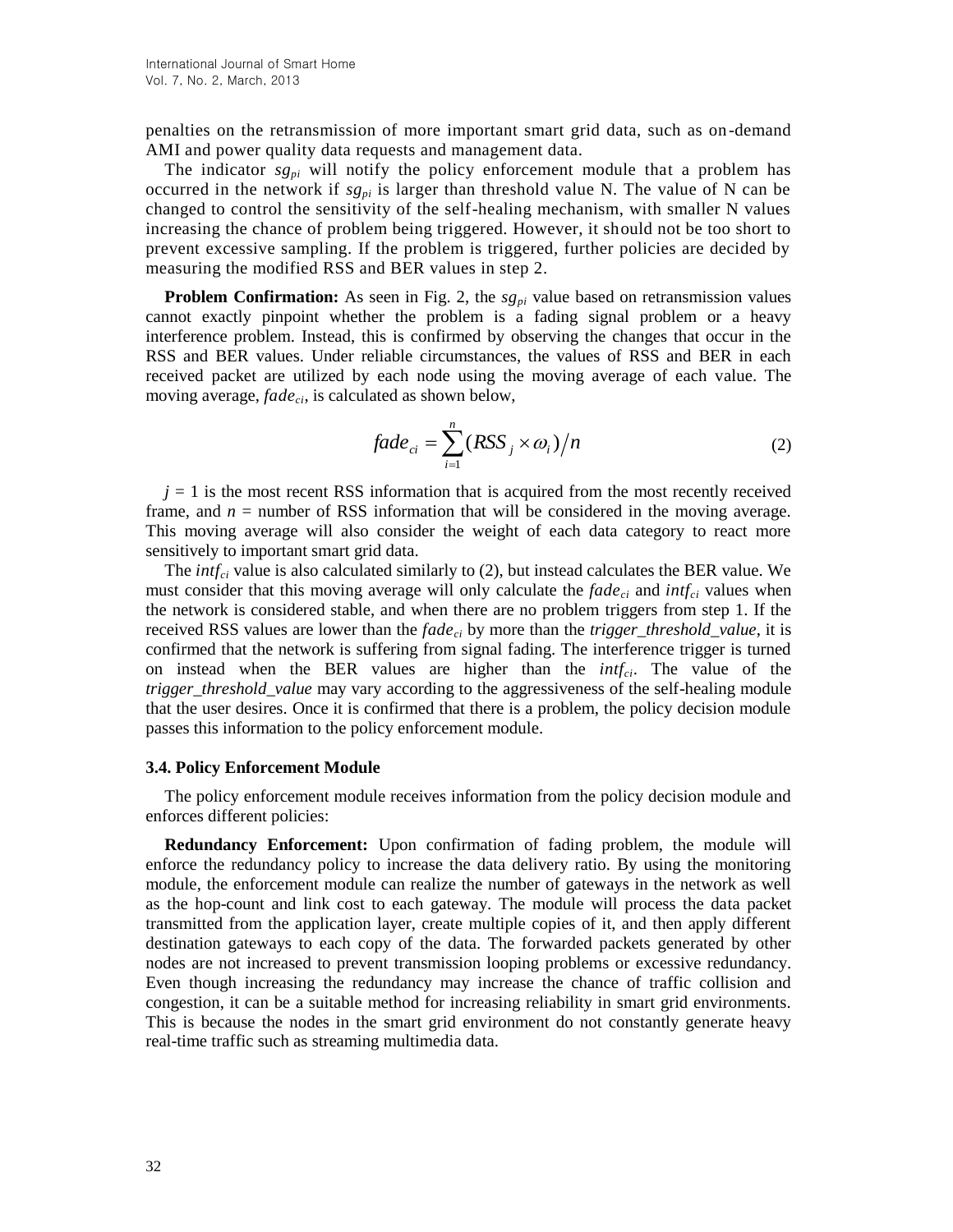**Back-off Timer Enforcement:** Upon confirmation of interference, the module is required to transmit on-going data traffic in a safer manner. The back-off timer enforcement component controls this by enforcing new back-off timers to the MAC layer. Increasing the back-off timer will deter the transmission of each packet between the nodes in that region, allowing less transmission collisions and interference at cost of slightly higher delay. To control the level of enforcement, formula (3) is used,

$$
CW_{MAX\_adj} = CW_{MAX} \times \left(1 + \frac{N_f}{N_s + N_f}\right)
$$
 (3)

where CWMAX  $=$  the default maximum setting of the contention window. The enforced back-off timer policy will last until the calculation of the MAC level retransmission in (1) reports that the condition of the network is stable again.

# **4. Performance Evaluation**

The performance of our proposed self-healing mechanism is evaluated using the NS-3 simulator. 34 general NAN nodes are placed randomly in a 400 \* 400 network with 2 gateways placed on opposite corners of the network. Each node is equipped with two 5 GHz 802.11a radios which can utilize one of 7 orthogonal channels per radio. Data transmission rate for each radio can support up to 54Mbps. Each node will transmit each of the 7 applications listed in the smart grid application service set defined by KEPRI which is shown in Table 1. AMI are the metering data generated at the HAN layer and transmitted through the NAN nodes. Power quality monitoring data and video surveillance data are NAN applications. The Requested on-demand data has the highest category (*ω1*), while the other AMI and power quality data belongs in the second category  $(\omega_2)$ . The video surveillance data will be in the lowest category  $(\omega_i)$ . The values of each weight are differed to provide differentiation between smart grid data.

| Type of Service                        | Weight depending<br>on category | Transmission<br>Interval<br>(Second) | <b>Application Size</b><br>(Bytes) |
|----------------------------------------|---------------------------------|--------------------------------------|------------------------------------|
| <b>Requested AMI Data</b>              | $\omega$ <sub>1</sub>           | On-demand                            | 123                                |
| <b>Requested Power Quality</b><br>Data | $\omega$ <sub>1</sub>           | On-demand                            | 1000K<br>(per second)              |
| Periodic AMI Data                      | $\omega$ <sub>2</sub>           | 15                                   | 1024                               |
| Periodic Power Quality<br>Data         | $\omega$ ,                      | $\overline{4}$                       | 4096                               |
| <b>AMI</b> Management Data             | $\omega$ <sub>2</sub>           | 15                                   | 1024                               |
| Power Management Data                  | $\omega$ ,                      | 15                                   | 1024                               |
| Video Surveillance                     | $\omega$ 3                      | 0.16                                 | 1024                               |

**Table 1. Smart Grid Application Set**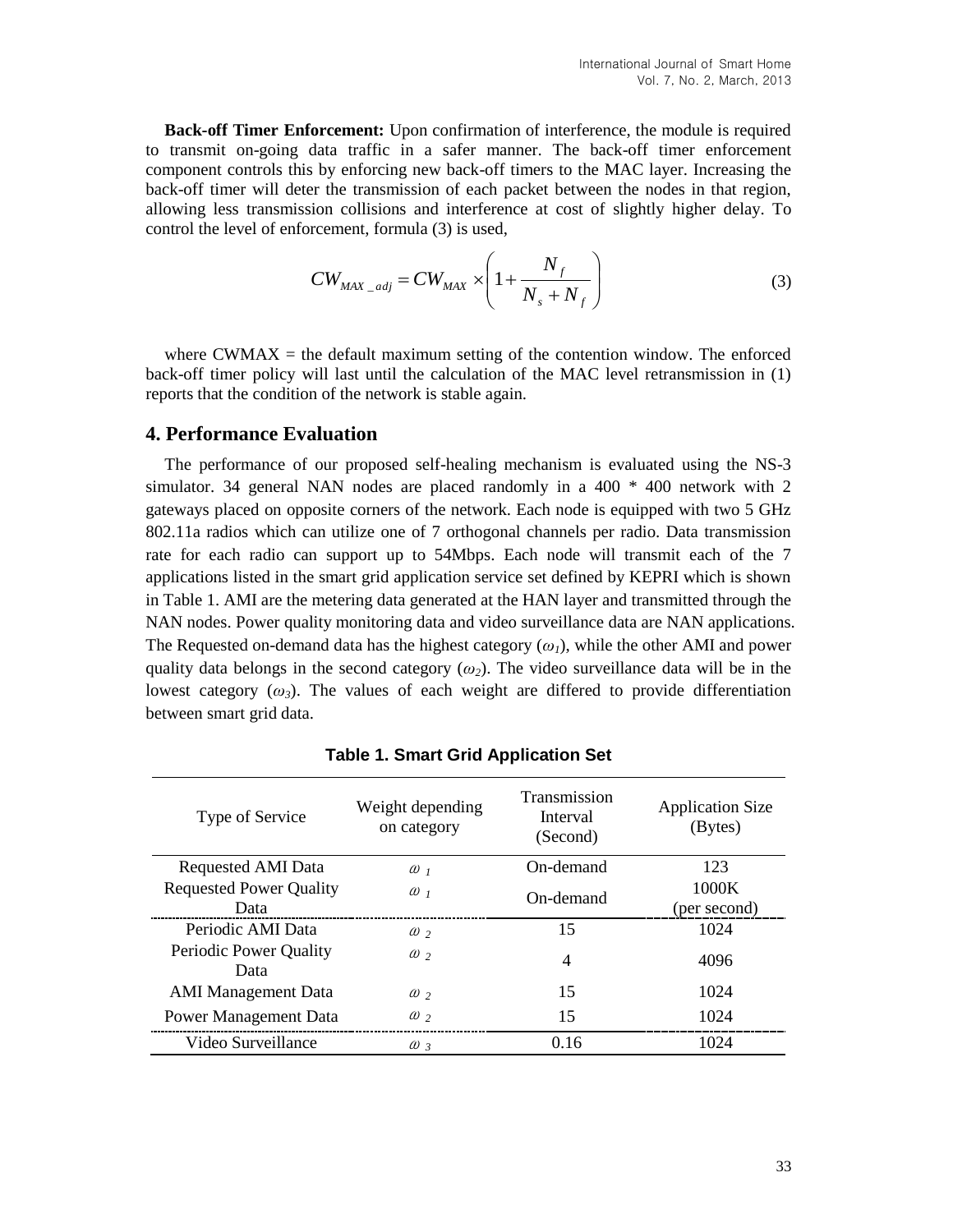In a simulation time of 500 seconds, each periodic application is initiated at 10 seconds and continued until the end of simulation. The on-demand data are randomly pulled by the server from each node, at a rate of one generation per node. The value of  $n$  in equation (2) is configured to 5, while the sampling period of equation (1) is set to 1 second. These values are carefully chosen for the smart grid environment to prevent over-passiveness or overactiveness of our mechanism. For the NAN nodes, we utilize the IEEE 802.11s based multihop mesh network, while the 802.11 is used to form the structure for MAC and PHY layers and provide the MAC retransmission count, BER, and RSS values. In this paper, we have mainly focused our simulation environment on the smart grid NAN.



**Figure 3. Performance Evaluation of Transmission Reliability**

Figure 3(a) shows the packet delivery ratio of all the applications generated by each node. For comparison in Figure 3, the weight values for the self-healing mechanism are all configured to 1. Packet delivery ratio represents the total amount of successfully transmitted data packets divided by the total transmissions that have occurred in the network. The acceptable delivery index is the threshold for deciding whether a certain application of a node was considered to be transmitted reliably. The reliable application ratio on the y-axis will represent the percentage of the applications that had a packet delivery ratio over the index. With the self-healing module installed and the acceptable reliability threshold configured as 90%, more than 88 percent of the applications have managed to be reliably transmitted. Even when the reliability threshold is high as 96%, more than 60% of the applications managed to exceed the threshold. On the other hand, without our self-healing mechanism, the reliability of each application degrades more than 15% in the worst case.

Figure 3(b) shows the reliability of the proposed mechanism when transmission deadline requirements are configured. Reliable application ratio is determined by whether the average transmission latency of a certain application is lower than the acceptable deadline index. Even though the back-off policy is expected to increase the latency of the self-healing mechanism, the proposed mechanism actually meets higher deadline requirements because the back-off policy can reduce the contention and retransmissions that are occurring in the network. This in turn provides better transmission opportunities for each node.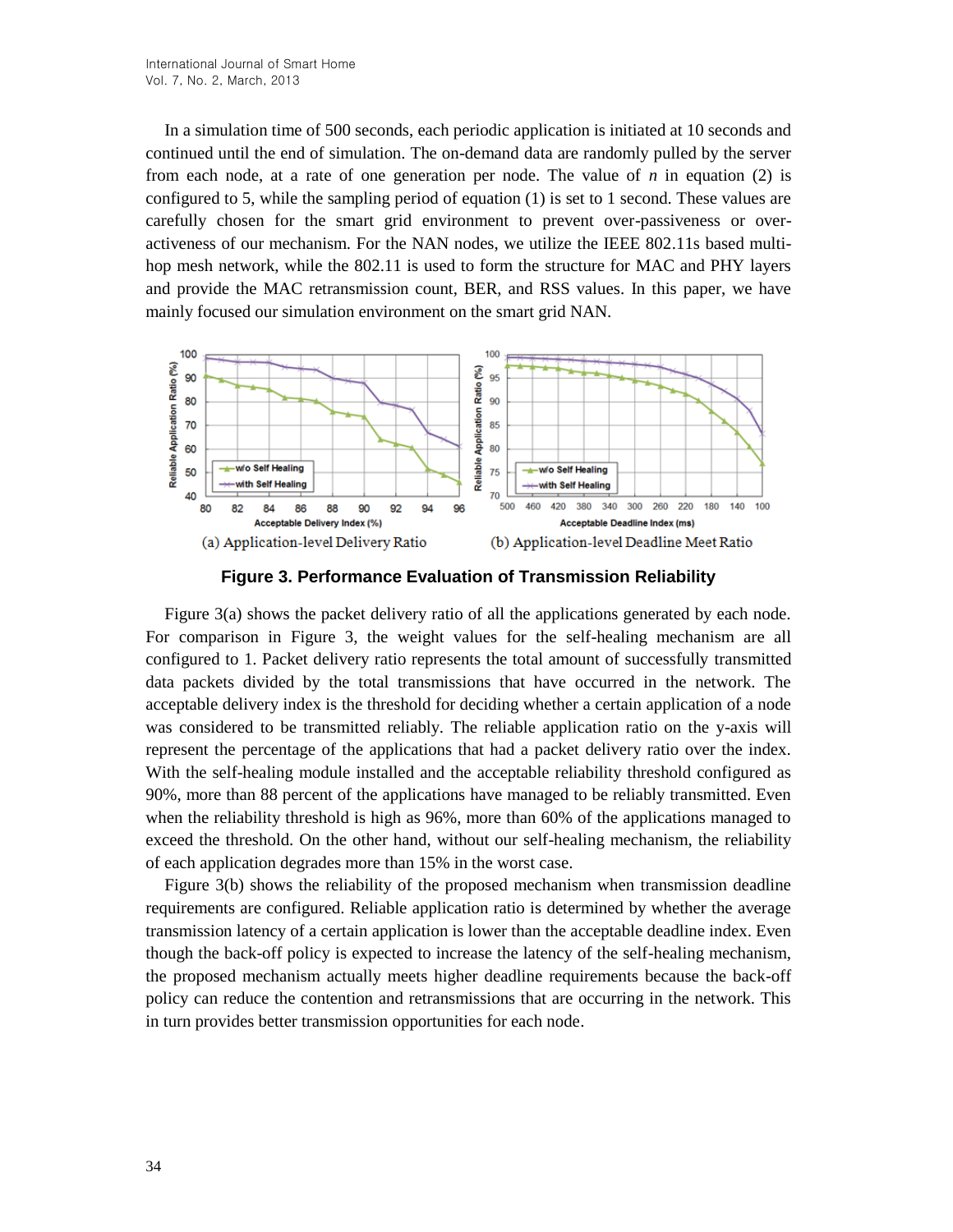

**Figure 4. Delivery Ratio in Relation to Time**

Figure 4 shows a scenario of the packet delivery ratio in relation to time. The packet delivery tends to fluctuate highly when the proposed self-healing mechanism is not used. This is because when bursts of on-demand data are made, the network cannot easily adapt to these problems in the network. On the other hand, the network with the proposed mechanism can effectively sense these variations in the network and make appropriate changes to it. As a result, the delivery ratio is maintained above 95%, never going under 90%.



**Figure 5. Performance of the Self-Healing Scheme with Weight Variations**

Figure 5 shows the effect of weights for different applications in the network according to their importance when the proposed self-healing scheme is applied. The value of  $\omega_1$ ,  $\omega_2$ , and  $\omega_3$  are modified to alter the sensitivity of our proposed self-healing mechanism. Figure 5(a) and (b) shows that efficient control of the weights for different smart grid applications can increase the performance of our mechanism as much as 10%. In fact, compared to the scheme without self-healing in Figure 3, finest tuning of our self-healing scheme ( $\omega_1=2$ ,  $\omega_2=1.5$ ,  $\omega_3=1$ ) can guarantee more than 25% performance increase. We can also see from the scenario  $(\omega_1=2)$  outperforms  $\omega_1=3$ ) that if the weight is too high, the network becomes degraded from the self-healing mechanism being too sensitive. Therefore, it is important to designate accurate weights for different smart grid data categories, and more research will be conducted in the future for optimization of these values.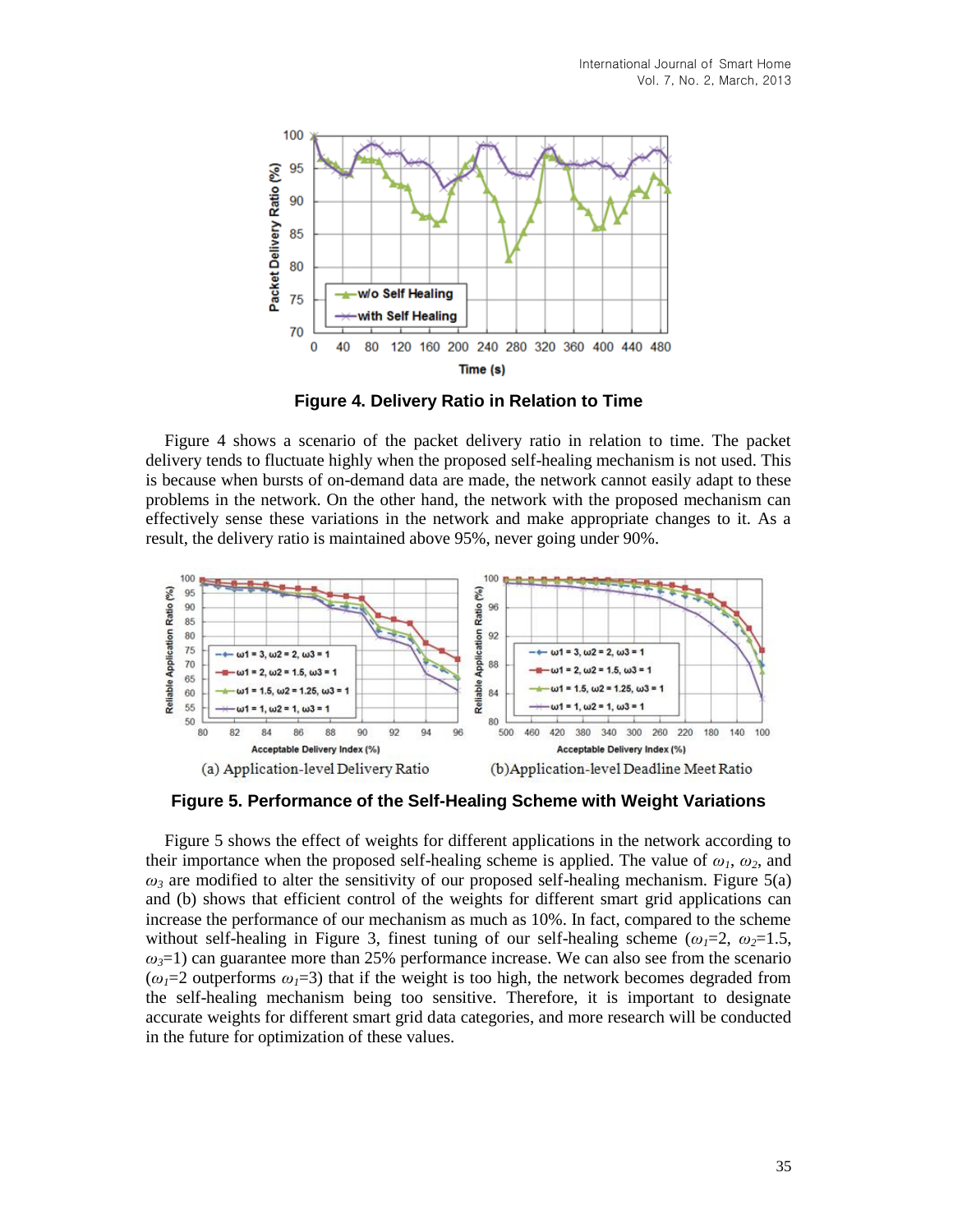# **5. Conclusion**

The self-managing, self-healing issues in the smart grid systems are a vital problem that needs to be solved to provide high-reliability service. Accordingly, smart grid networking systems must also provide these high-reliability functions to support realization of smart grid. We propose a self-healing network mechanism for smart grid networking systems that can adaptively adjust to the current status of the network and enforce appropriate policies. Via simulation, we have shown that our self-healing mechanism can provide higher guarantee to the overall networking system. For our future work, we will consider implementing our work on actual testbeds to evaluate the performance in more realistic scenarios.

# **Acknowledgements**

This work was supported by the National Research Foundation of Korea(NRF) grant funded by the Korea government(MEST) (2012-003573)

# **References**

- [1] K. Lim, W. Jung, Y. Ko and Y. Kim, "On the Self-Healing Smart Grid Networks for Enhancing Transmission Reliability", Proceedings of the 2012 International Conference on Information Science and Technology, Edited by A. Stoica and J. Kang, **(2012)** April 28-30; Shanghai, China.
- [2] K. Moslehi and R. Kumar, "Smart Grid a reliability perspective", IEEE Transactions on Smart Grid, vol. 1, Issue 1, **(2010)**, pp. 57-64.
- [3] M. Kang, D. Lee and J. Koo, J. IWIT, vol. 10, **(2010)**, pp. 225.
- [4] M. Lee, J Zheng, Y. Ko and D. Shrestha, "Emerging Global Standards for Wireless Mesh Technology", IEEE Wireless Communications, vol. 13, **(2006)**, pp. 56.
- [5] K. Mills, Wiley Wireless Communications and Mobile Computing, vol. 7, **(2007)**, pp. 1.
- [6] J. Wang and V. Leung, Proceedings of the 3rd International Conference on Information Networking, Edited by Y. Jang, C. Toh, N. Ohta and Z. Niu, **(2011)** January 26-28; Kuala Lumpur, Malaysia.
- [7] S. Choi, Y. Choi and I. Lee, IEEE Transactions on Wireless Communications. 5, 203 **(2006)**.
- [8] C. Perkins, E. Royer, S. Das and I. Chakeres, IETF RFC 3561, **(2003)**.
- [9] N. Ramanathan, K. Chang, R. Kapur, L. Girod, E. Kohler and D. Estrin, Proceedings of the 3rd ACM Conference on Embedded Networked Sensor Systems, Edited by J. Redi, **(2005)** November 2-4; San Diego, CA.
- [10] T. Bourdenas and M. Sloman, Proceedings of the 8th International Conference on Pervasive Computing, Edited by A. Kruger and M. Spasojevic, Lecture Notes in Computer Science, Springer, **(2010)** May 17-20; Helsinki, Finland.
- [11] D. Agrawal, S. Calo, K. Lee, J. Lobo and D. Verma, Editor IBM Press, "Policy Technologies for Self-Managing Systems", Pearson plc, Upper Saddle River, New Jersey **(2009)**.

# **Authors**



# **Keun-Woo Lim**

Keun-Woo Lim received his B.A in English Literature, B.S and M.S in the School of Information and Computer Engineering at Ajou University, Korea, in 2007 and 2009 respectively. He is currently studying for his Ph. D. degree of Computer Engineering in Ajou University. His research interests are in area of Wireless mesh networks. Refer to http://uns.ajou.ac.kr/~kwlim27.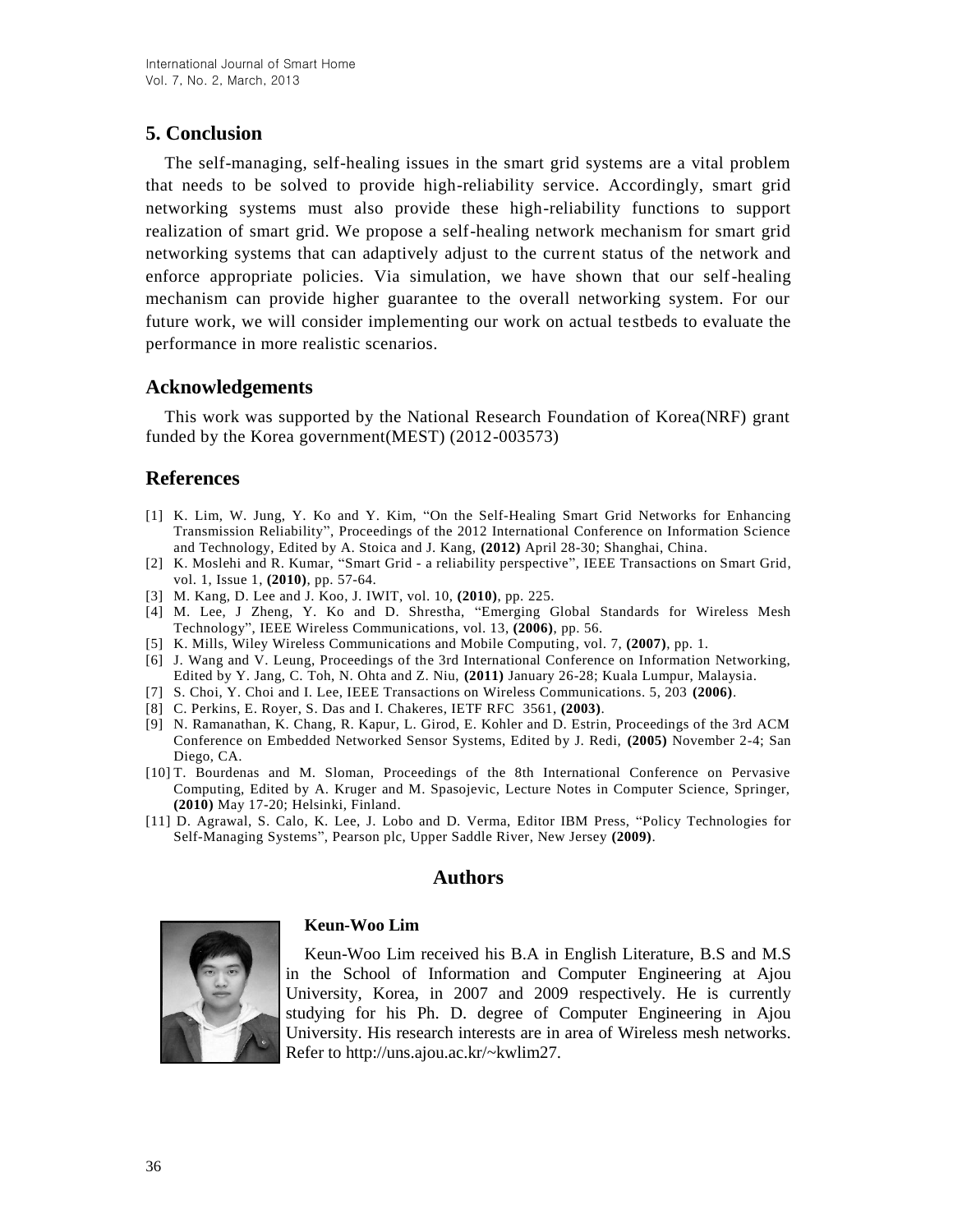

### **Woo-Sung Jung**

Woo-Sung Jung received B.S. in electrical and computer engineering, information and computer engineering and M.S. degree from Ajou University, Korea in 2007 and 2009 respectively. He is currently studying for his Ph. D. degree of Computer Engineering in Ajou University. His research interests are in wireless networking and embedded systems.

# **Young-Bae Ko**



Young-Bae Ko is currently a Professor in the School of Information and Computer Engineering at Ajou University, Korea, leading the Ubiquitous Networked Systems Lab. Prior to joining Ajou University in 2002, he was with the IBM T. J. Watson Research Center, New York, as a research staff member in the Department of Ubiquitous Networking and Security. He received his Ph.D. degree in computer science from Texas A&M University. His current research interests are in ad hoc/mesh networks and content centric networks. He was the recipient of a Best Paper award from ACM Mobicom 1998. He has served in various activities, most notably as general chair in IEEE SECON 2012 and as editorial board of ACM Mobile Computing and Communications Review. See http://uns.ajou.ac.kr for further details.



# **YoungHyun Kim**

Younghyun Kim is a senior researcher at Korea Electric Power Company (KEPCO). He received the BS degree in information and telecommunication engineering from Korea Aerospace University in 2002, and the MS degree in engineering of information and communication from Gwangju Institute of Science and Technology (GIST) in 2004. His research interests include communication system design, analysis and implementation both at the physical layer and at the resource management layer for power systems.